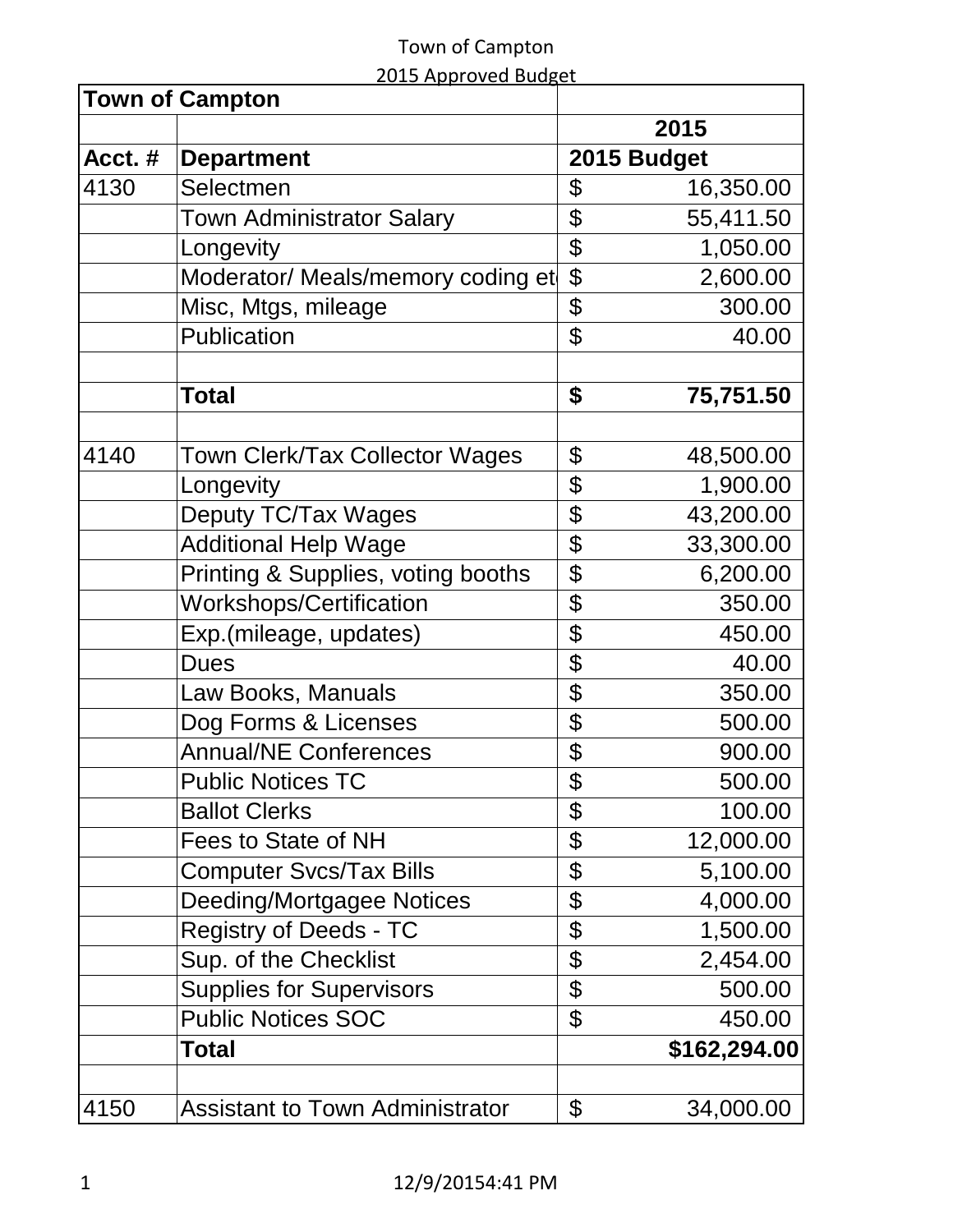|  | 2015 Approved Budget |
|--|----------------------|
|  |                      |

|        | <b>Town of Campton</b>                |                  |
|--------|---------------------------------------|------------------|
|        |                                       | 2015             |
| Acct.# | <b>Department</b>                     | 2015 Budget      |
|        | Longevity                             | \$<br>950.00     |
|        | <b>Office Assistant</b>               | \$<br>32,079.00  |
|        | <b>Auditors/Part time Bookkeeper</b>  | \$<br>36,000.00  |
|        | <b>Computer Services</b>              | \$<br>16,000.00  |
|        | <b>Checks, Tax Forms</b>              | \$<br>600.00     |
|        | <b>NHMA Dues</b>                      | \$<br>2,888.00   |
|        | Assess. Pub. & Forms                  | \$<br>20.00      |
|        | Reg. of Deeds Recording               | \$<br>300.00     |
|        | <b>Bank Charges</b>                   | \$<br>250.00     |
|        | <b>Compliance Officer</b>             | \$<br>6,800.00   |
|        | <b>Public Notices</b>                 | \$<br>600.00     |
|        | <b>Town Reports &amp; Binding</b>     | \$<br>4,850.00   |
|        | <b>Office Supplies</b>                | \$<br>3,200.00   |
|        | <b>Treasurer/Deputy</b>               | \$<br>1,700.00   |
|        | <b>Mileage and Meetings</b>           | \$<br>400.00     |
|        | Equip. Main. & Repair                 | \$<br>1,500.00   |
|        | Misc. (internet & Website)            | \$<br>2,300.00   |
|        | <b>Auction of Tax Deeded Property</b> | \$<br>30,000.00  |
|        | Training                              | \$<br>250.00     |
|        | <b>Total</b>                          | \$<br>174,687.00 |
|        |                                       |                  |
| 4152   | Appraiser                             | \$<br>10,000.00  |
|        | Reval/Updates                         | \$<br>40,000.00  |
|        | <b>Total</b>                          | \$<br>50,000.00  |
| 4153   |                                       |                  |
|        | <b>Mitchell Municipal Group</b>       | \$<br>15,000.00  |
|        | <b>Miscellaneous Attorneys</b>        | \$<br>6,000.00   |
|        |                                       |                  |
|        | <b>Total</b>                          | \$21,000.00      |
| 4155   | Retirement                            | \$<br>130,000.00 |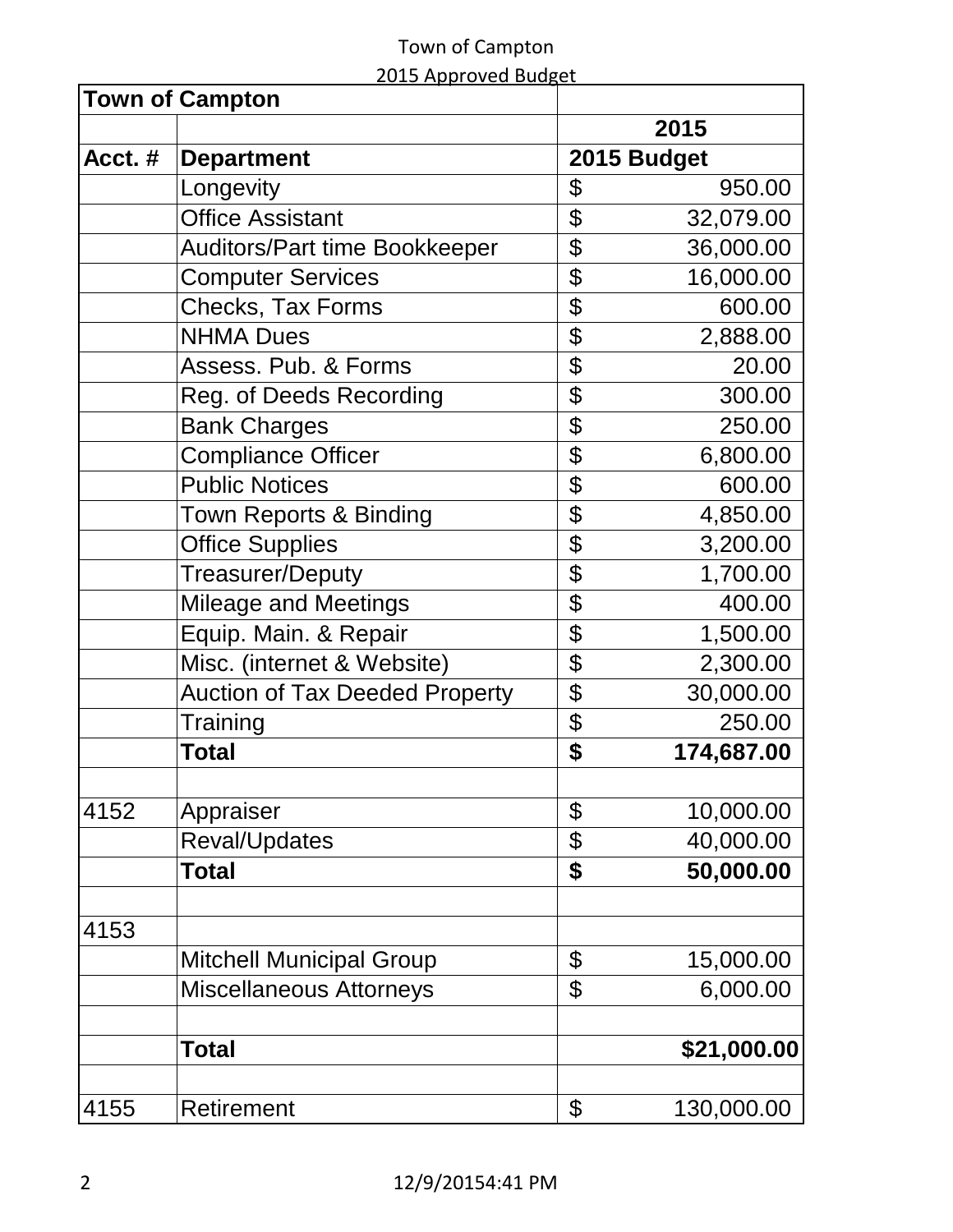|  | 2015 Approved Budget |
|--|----------------------|
|  |                      |

|        | <b>Town of Campton</b>             |                |             |
|--------|------------------------------------|----------------|-------------|
|        |                                    |                | 2015        |
| Acct.# | <b>Department</b>                  |                | 2015 Budget |
|        | Life Insurance/Disability          | \$             | 7,300.00    |
|        | <b>Payroll Taxes &amp; Service</b> | \$             | 60,000.00   |
|        | Health & Dental Insurance          | \$             | 198,920.00  |
|        | Unemployment                       | \$             | 1.00        |
|        | Consortium (CDL)                   | \$             | 450.00      |
|        | Other                              |                |             |
|        |                                    |                |             |
|        | <b>Total</b>                       | \$             | 396,671.00  |
|        |                                    |                |             |
| 4191.1 | <b>PB Secretary</b>                | \$             | 2,500.00    |
|        | Postage                            | \$             | 1,200.00    |
|        | Registry of Deeds                  | \$             | 500.00      |
|        | <b>Public Notices</b>              | \$             | 1,000.00    |
|        | <b>Computer Supplies</b>           | \$             | 300.00      |
|        | Printing                           | \$             | 300.00      |
|        | <b>Miscellaneous</b>               | \$             | 300.00      |
|        | <b>Total</b>                       | \$             | 6,100.00    |
|        |                                    |                |             |
| 4191.2 | <b>ZBA Secretary</b>               | \$             | 450.00      |
|        | Postage                            | $\mathfrak{L}$ | 450.00      |
|        | <b>Public Notices</b>              | \$             | 450.00      |
|        | Misc, Books, Workshops             | \$             | 150.00      |
|        | Total                              | \$             | 1,500.00    |
|        | 4191-00 Town Mapping               | \$             | 2,500.00    |
|        |                                    |                |             |
|        | <b>Total</b>                       | \$             | 2,500.00    |
| 4194   | Electricity                        | \$             | 14,500.00   |
|        |                                    | \$             |             |
|        | Heating                            |                | 12,150.00   |
|        | Custodial, Maintenance, Rubbish    | \$             | 15,000.00   |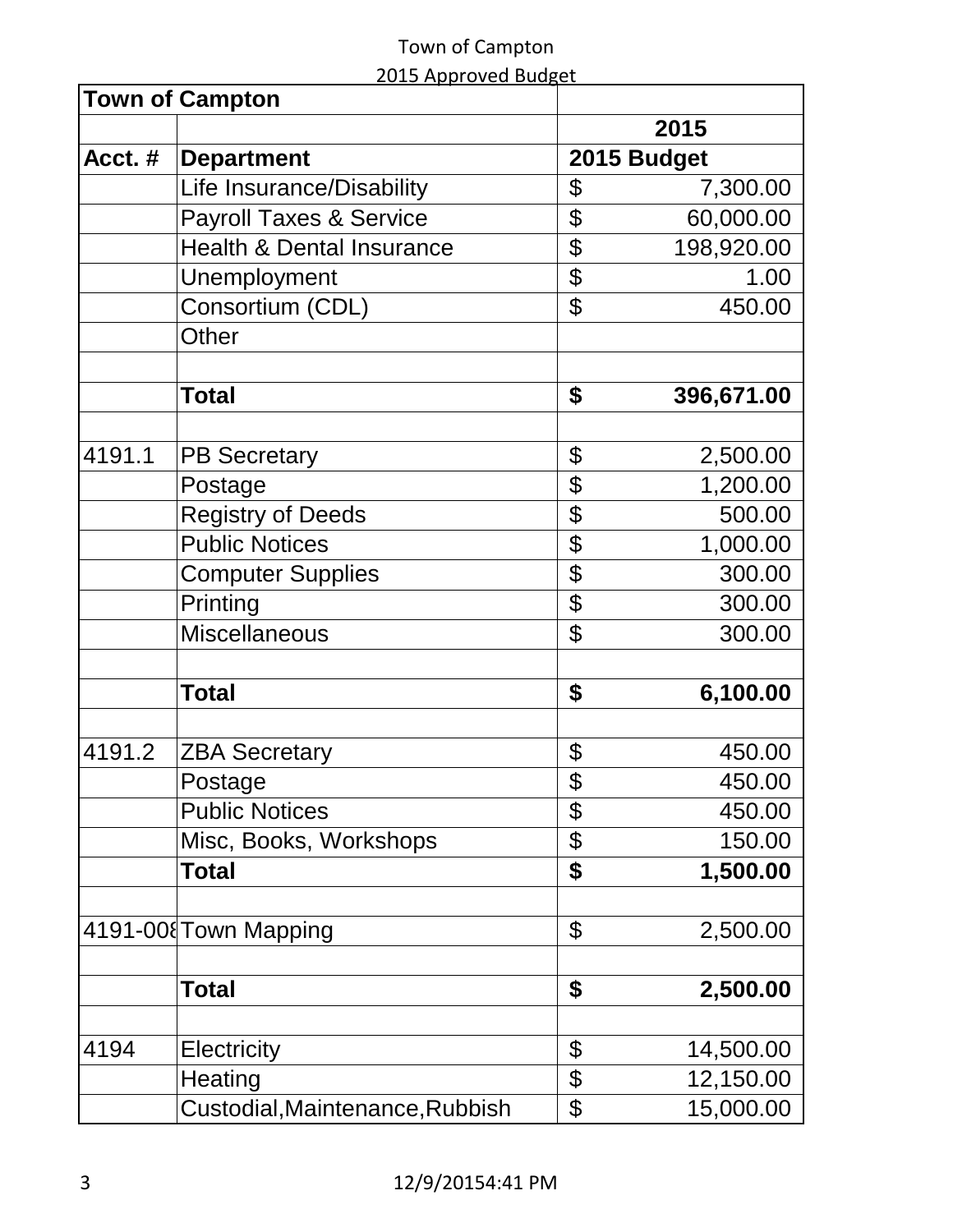|  | 2015 Approved Budget |
|--|----------------------|
|  |                      |

|        | <b>Town of Campton</b>                     |                 |
|--------|--------------------------------------------|-----------------|
|        |                                            | 2015            |
| Acct.# | <b>Department</b>                          | 2015 Budget     |
|        | <b>Telephone</b>                           | \$<br>13,300.00 |
|        | Postage & Meter Rent                       | \$<br>15,500.00 |
|        | Paper gds, supplies etc                    | \$<br>2,700.00  |
|        | <b>Yard Care</b>                           | \$<br>3,500.00  |
|        | <b>Miscellaneous Repairs</b>               | \$<br>2,500.00  |
|        | Water                                      | \$<br>2,500.00  |
|        | <b>Security &amp; Renovations</b>          | \$<br>3,000.00  |
|        | <b>Campton Historical Bldg. Repairs</b>    | \$<br>7,500.00  |
|        | <b>TC/Tax Office Repairs</b>               | \$<br>1,000.00  |
|        | <b>FD Repairs</b>                          | \$<br>5,500.00  |
|        | <b>Total</b>                               | \$<br>98,650.00 |
|        |                                            |                 |
| 4195   | Labor                                      | \$<br>32,410.50 |
|        | Equipment                                  | \$<br>19,000.00 |
|        | <b>Supplies</b>                            | \$<br>225.00    |
|        | <b>Removal of Stumps/Trees</b>             | \$<br>1,500.00  |
|        | Fence/fountain, head stones repair         | \$<br>1,200.00  |
|        | <b>Electricity for Well &amp; Fountain</b> | \$<br>350.00    |
|        | Total                                      | \$<br>54,685.50 |
|        |                                            |                 |
| 4196   | Prop, Liab, Auto & Bond                    | \$<br>42,081.50 |
|        | <b>Worker's Comp</b>                       | \$<br>18,800.00 |
|        | Total                                      | \$<br>60,881.50 |
|        |                                            |                 |
| 4197   | Humane Society/Dog Officer                 | \$<br>3,000.00  |
|        | <b>Grafton Cty Senior Citizen</b>          | \$<br>4,400.00  |
|        | <b>Tri Cty Comm. Action</b>                | \$<br>3,800.00  |
|        | <b>CADY</b>                                | \$<br>500.00    |
|        | <b>Mid-State Health Center</b>             | \$<br>1,000.00  |
|        | <b>Chamber Dues</b>                        | \$<br>795.00    |
|        | <b>CASA</b>                                | \$<br>500.00    |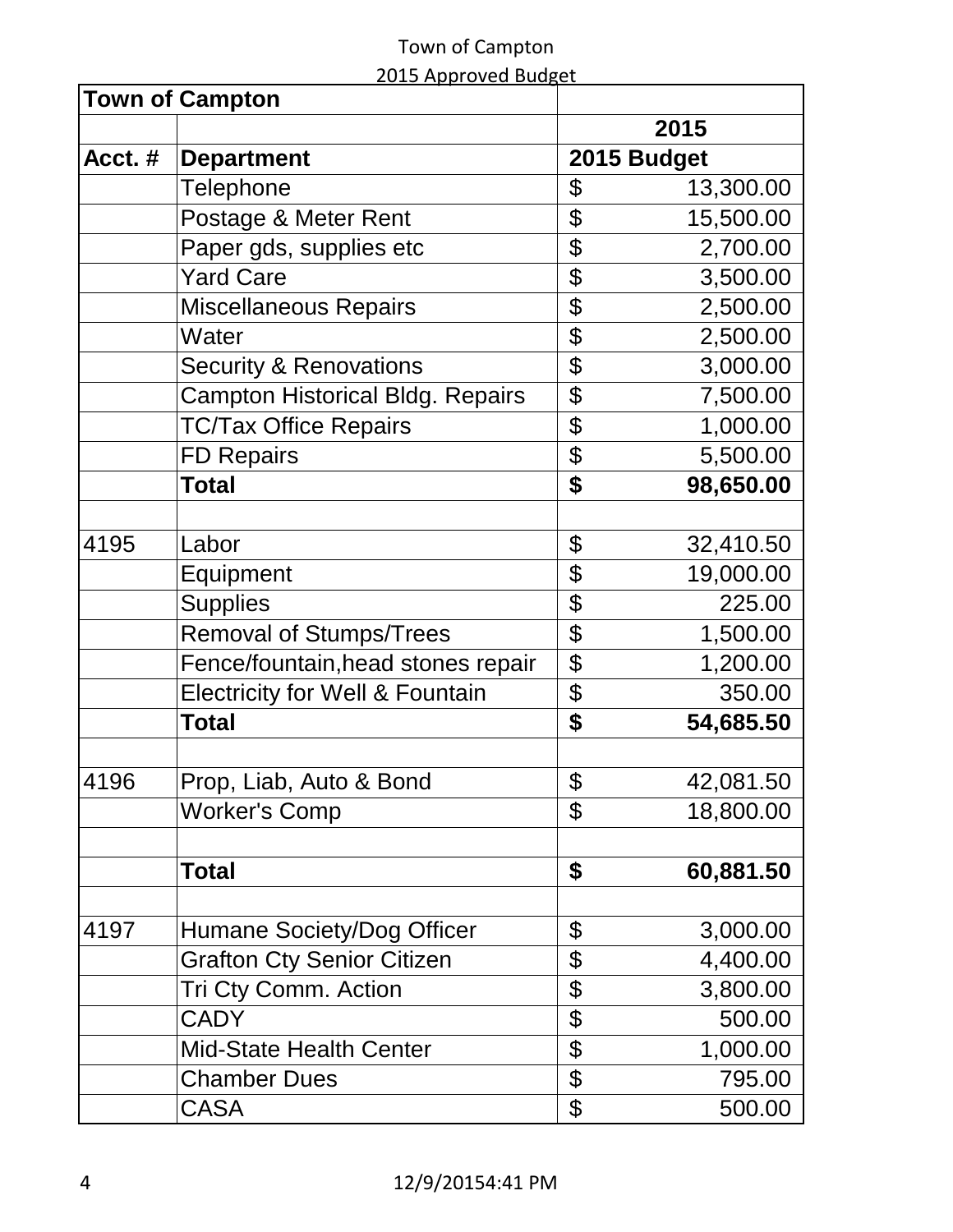|        | <b>Town of Campton</b>             |                 |
|--------|------------------------------------|-----------------|
|        |                                    | 2015            |
| Acct.# | <b>Department</b>                  | 2015 Budget     |
|        | <b>Total</b>                       | \$<br>13,995.00 |
|        |                                    |                 |
| 4199.1 | <b>Walking Town Boundary Lines</b> | \$<br>1.00      |
|        | <b>Total</b>                       | \$<br>1.00      |
|        |                                    |                 |
| 4199   | Contingency                        | \$<br>15,000.00 |
|        |                                    |                 |
|        | <b>Total</b>                       | \$<br>15,000.00 |
|        |                                    |                 |
| 4199.3 | <b>Trusts Management Fees</b>      | \$<br>5,000.00  |
|        | Mileage, Legal Fees, Notices       | \$<br>600.00    |
|        | <b>Total</b>                       | \$<br>5,600.00  |
|        |                                    |                 |
| 4210   | <b>Chief's Salary</b>              | \$<br>71,655.00 |
|        | Sergeant                           | \$<br>56,355.00 |
|        | Corporal                           | \$<br>44,575.70 |
|        | Officer 3 Wages                    | \$<br>42,321.50 |
|        | <b>Officer 4 Wages</b>             | \$<br>41,481.70 |
|        | <b>Officer 5 Wages</b>             | \$<br>41,481.70 |
|        | <b>Holidays</b>                    | \$<br>12,000.00 |
|        | <b>Executive Secretary</b>         | \$<br>42,640.00 |
|        | Longevity (Exec. Sec/Chief)        | \$<br>2,000.00  |
|        | <b>Part Time Officers Wages</b>    | \$<br>24,000.00 |
|        | Overtime                           | \$<br>14,000.00 |
|        | <b>Office</b>                      | \$<br>18,000.00 |
|        | Fuel                               | \$<br>23,000.00 |
|        | <b>Cruiser Maintenance</b>         | \$<br>5,000.00  |
|        | <b>Telephone</b>                   | \$<br>8,000.00  |
|        | <b>Dispatch</b>                    | \$<br>35,000.00 |
|        | Legal/Prosecutor                   | \$<br>7,000.00  |
|        | <b>Training, Education, Dues</b>   | \$<br>6,000.00  |
|        | Uniforms & Equipment               | \$<br>10,000.00 |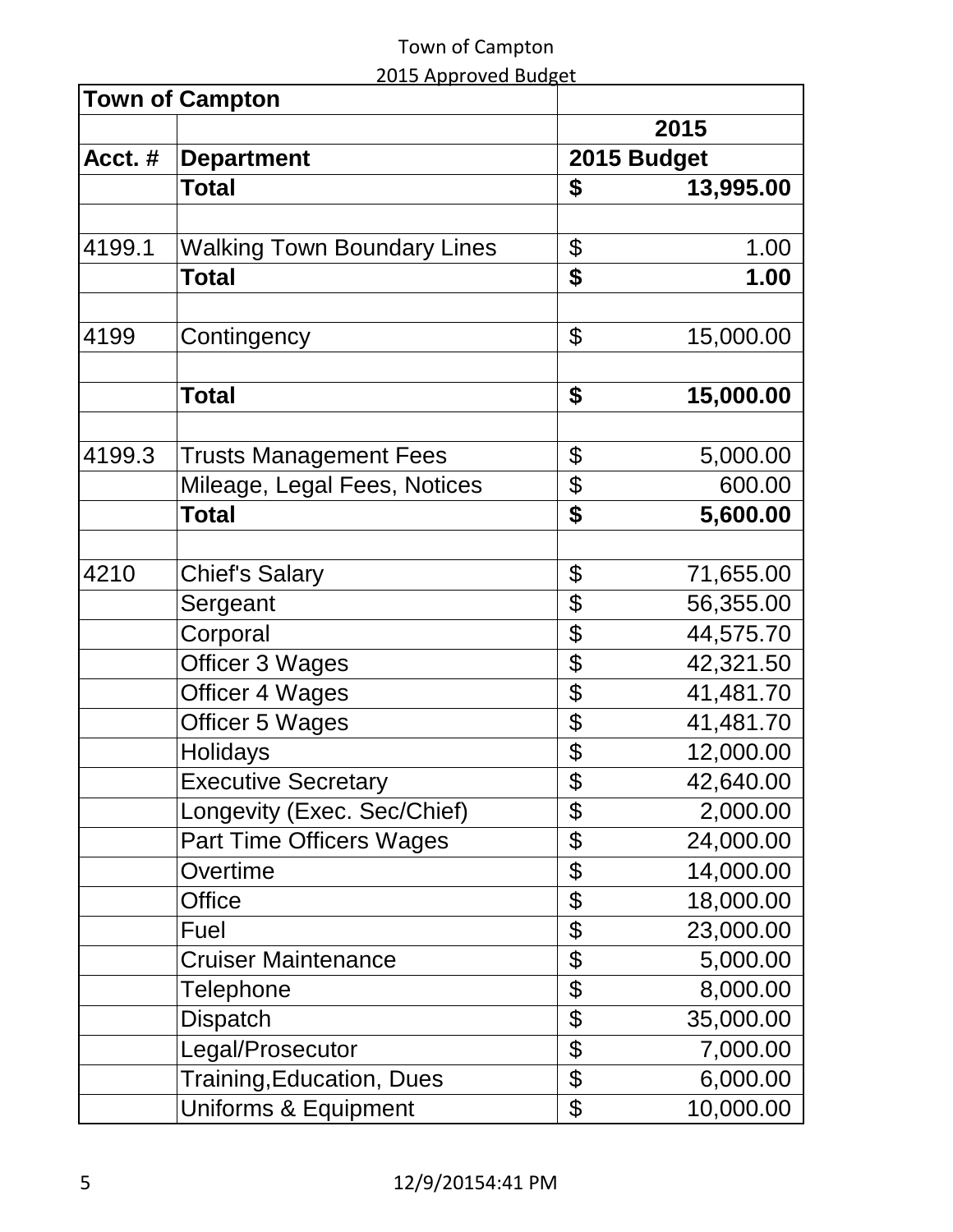|  | 2015 Approved Budget |  |
|--|----------------------|--|
|  |                      |  |

| <b>Town of Campton</b> |                                         |                  |
|------------------------|-----------------------------------------|------------------|
|                        |                                         | 2015             |
| Acct. #                | <b>Department</b>                       | 2015 Budget      |
|                        | <b>Insurance Deductible</b>             | \$<br>1,000.00   |
|                        | <b>Janitorial</b>                       | \$<br>150.00     |
|                        | Recruitment                             | \$<br>500.00     |
|                        | <b>Total</b>                            | \$<br>506,160.60 |
|                        |                                         |                  |
| 4212                   | <b>Total</b>                            | \$<br>12,000.00  |
| 4220                   | Payroll - Full Time                     | \$<br>208,703.20 |
|                        | <b>Call Company</b>                     | \$<br>57,524.00  |
|                        | Weekend/Weekday Call                    | \$<br>31,350.00  |
|                        | Payroll - Overtime - FT                 | \$<br>17,237.76  |
|                        | <b>Payroll - Special Detail</b>         | \$<br>5,310.00   |
|                        | <b>Payroll Support Staff</b>            | \$<br>5,115.45   |
|                        | <b>Payroll Tax Expense</b>              | \$<br>16,095.16  |
|                        | <b>Payroll Unemployment</b>             | \$<br>1,677.85   |
|                        | <b>Payroll - Retirement</b>             | \$<br>51,831.79  |
|                        | Payroll - Health Ins. Life & Disability | \$<br>111,967.78 |
|                        | <b>Chief's Expenses</b>                 | \$<br>200.00     |
|                        | <b>Deputy Chief's Expenses</b>          | \$<br>200.00     |
|                        | <b>Fire Commissioners' Expenses</b>     | \$<br>200.00     |
|                        | Postage                                 | \$<br>550.00     |
|                        | <b>Publications &amp; Software</b>      | \$<br>2,500.00   |
|                        | <b>Office Suplies</b>                   | \$<br>1,500.00   |
|                        | <b>Audit</b>                            | \$<br>2,100.00   |
|                        | <b>Legal Expense</b>                    | \$<br>2,500.00   |
|                        | I.T.                                    | \$<br>1,500.00   |
|                        | Advertising                             | \$<br>500.00     |
|                        | <b>Insurance</b>                        | \$<br>31,000.00  |
|                        | <b>Insurance Deductions</b>             | \$<br>2,000.00   |
|                        | Utilities - Telephone                   | \$<br>3,000.00   |
|                        | <b>Utilities - Cell Phones</b>          | \$<br>1,560.00   |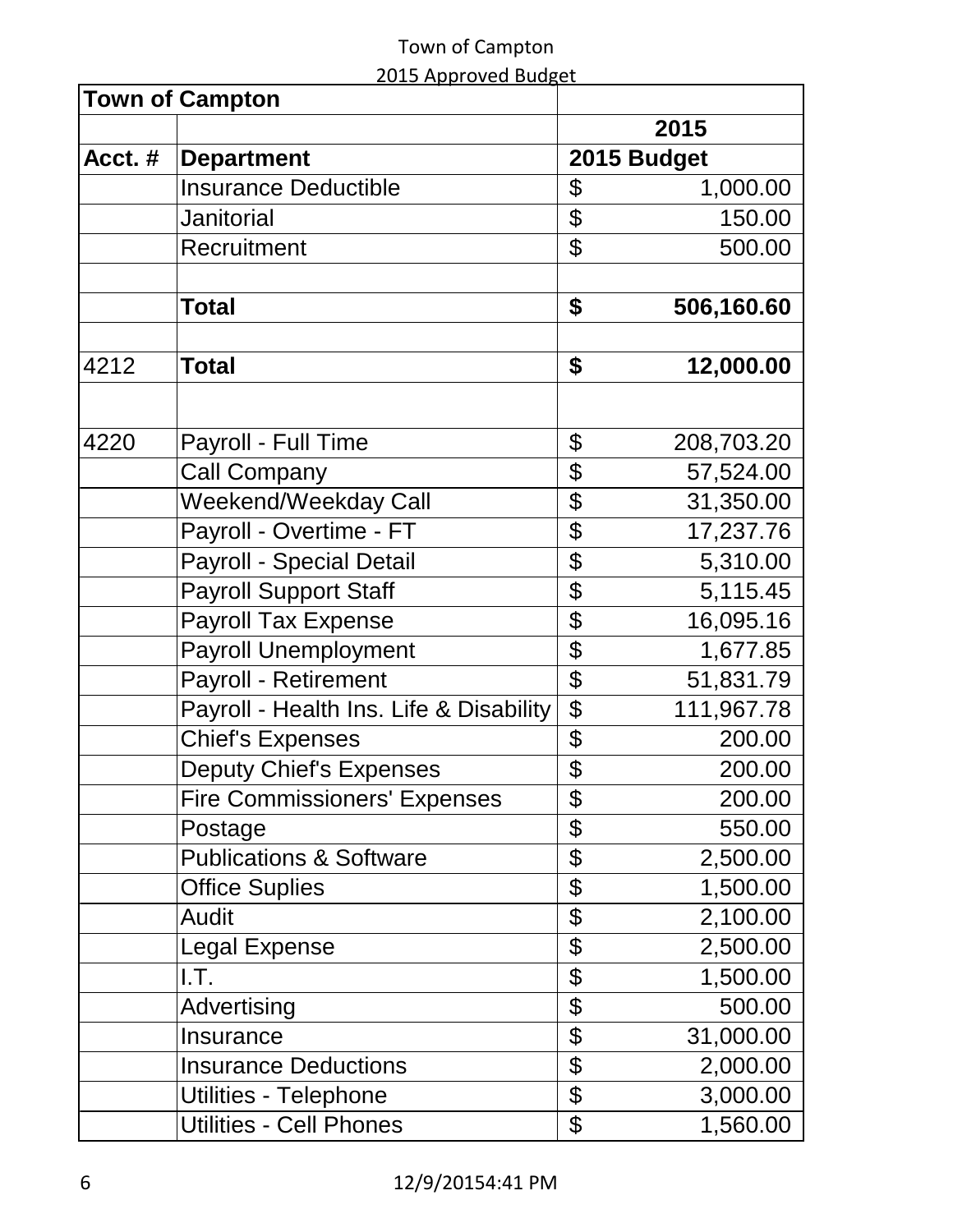#### Town of Campton 2015 Approved Budget

|        | <b>Town of Campton</b>          |                  |
|--------|---------------------------------|------------------|
|        |                                 | 2015             |
| Acct.# | <b>Department</b>               | 2015 Budget      |
|        | <b>Utilities - Electric</b>     | \$<br>7,000.00   |
|        | <b>Utilities - Heating Oil</b>  | \$<br>9,700.00   |
|        | <b>Utilities - Cable</b>        | \$<br>1,300.00   |
|        | <b>Health &amp; Safety</b>      | \$<br>3,000.00   |
|        | Training                        | \$<br>6,500.00   |
|        | <b>Education</b>                | \$<br>3,000.00   |
|        | <b>Vehicle Fuel</b>             | \$<br>15,000.00  |
|        | <b>Vehicle Maintenance</b>      | \$<br>22,000.00  |
|        | <b>Pump Repair</b>              | \$               |
|        | <b>FD Equipment</b>             | \$<br>165,000.00 |
|        | <b>FD Rescue Supplies</b>       | \$<br>10,000.00  |
|        | <b>FD Fire Gear</b>             | \$<br>10,000.00  |
|        | <b>FD Uniforms</b>              | \$<br>2,000.00   |
|        | A.E.D./Defibrillator            | \$<br>1.00       |
|        | <b>Equipment Maintenance</b>    | \$<br>6,500.00   |
|        | <b>Other Supplies</b>           | \$<br>1,000.00   |
|        | <b>Maintenance Contracts</b>    | \$<br>4,500.00   |
|        | <b>Miscellaneous Expense</b>    | \$<br>1,000.00   |
|        | <b>Total - Operating Budget</b> | \$<br>823,623.99 |
|        | Leases (Campton's share)        | \$               |
|        | TOC operating budget(58%)and    | \$<br>478,422.00 |
|        | 60% of leases, no lease in 2015 |                  |
|        |                                 |                  |
| 4220.6 | <b>Forest Fires</b>             | \$<br>500.00     |
|        | Total                           | \$500.00         |
|        |                                 |                  |
| 4220.5 | Lakes Region Mutual Fire Aid    | \$<br>30,220.66  |
|        | Total                           | \$30,220.66      |
|        |                                 |                  |
| 4290   | Emerg. Mgmt                     | \$<br>6,825.00   |
|        |                                 |                  |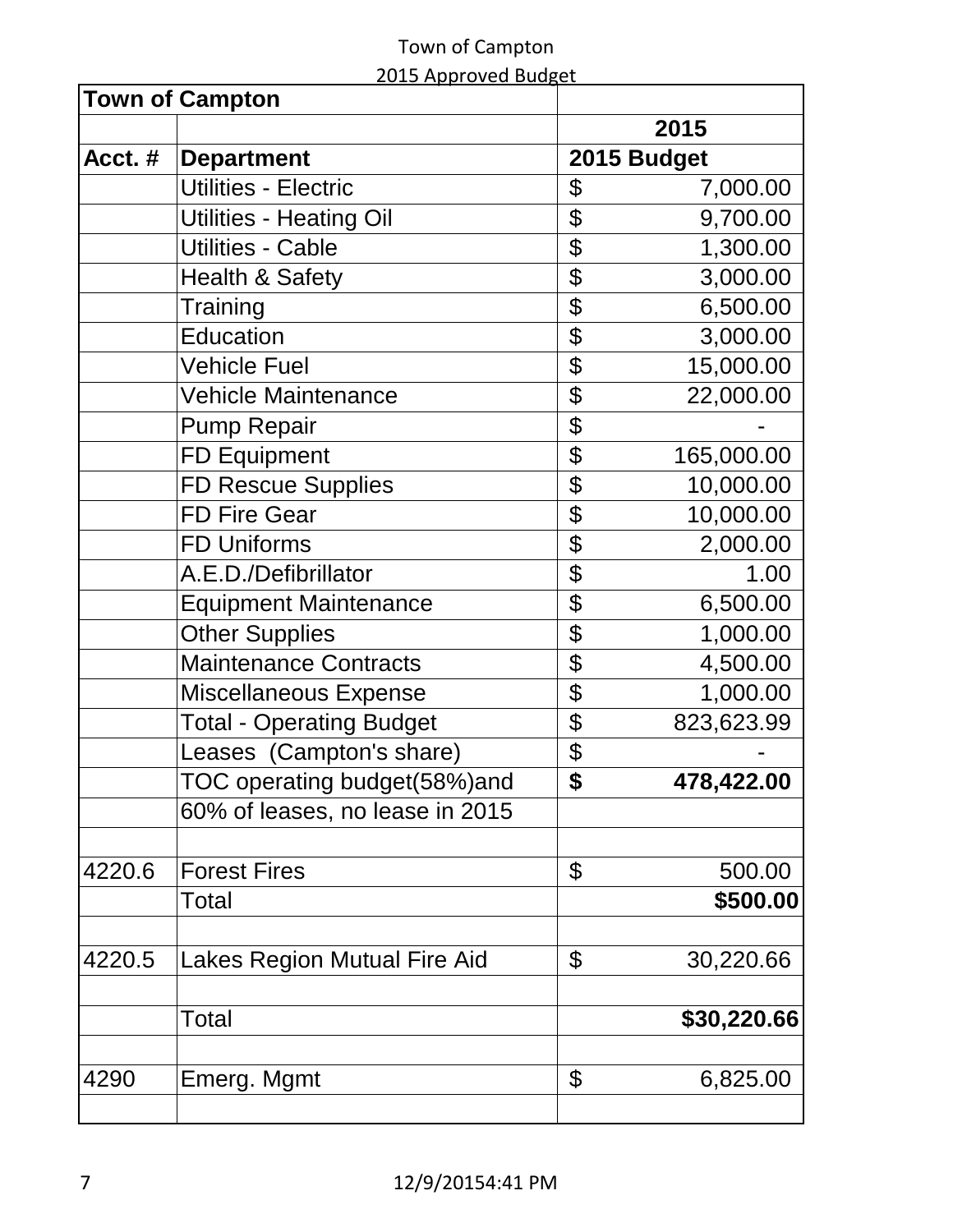|        | <b>Town of Campton</b>              |                  |
|--------|-------------------------------------|------------------|
|        |                                     | 2015             |
| Acct.# | <b>Department</b>                   | 2015 Budget      |
|        | <b>Total</b>                        | \$6,825.00       |
|        |                                     |                  |
| 4299   | Signs, Posts                        | \$<br>3,000.00   |
|        | Total                               | \$3,000.00       |
|        |                                     |                  |
| 4312   | Road Agent's Salary                 | \$54,352.23      |
|        | <b>Highway Crew Wages</b>           | \$101,000.00     |
|        | Overtime                            | \$10,000.00      |
|        | <b>Paving Appropriation/Bridges</b> | \$195,000.00     |
|        | Telephone & Internet                | \$3,000.00       |
|        | <b>Culverts/Supplies</b>            | \$6,000.00       |
|        | Gravel                              | \$30,000.00      |
|        | <b>Leases Backhoe &amp; Trucks</b>  | \$27,181.04      |
|        | Equip. Maintenance/Repair           | \$33,000.00      |
|        | Fuel                                | \$40,000.00      |
|        | <b>Sub-Contractors</b>              | \$4,000.00       |
|        | <b>Road Sweeping</b>                | \$0.00           |
|        | Mowing                              | \$3,000.00       |
|        | Contg. for Weather Damage           | \$1,000.00       |
|        | <b>Winter Maintenance</b>           | \$119,000.00     |
|        | <b>Winter Sand</b>                  | \$25,000.00      |
|        | <b>Winter Salt</b>                  | \$20,000.00      |
|        | Total                               | \$671,533.27     |
| 4312.6 | <b>Campton Village Precinct</b>     | \$<br>6,800.00   |
|        | Deer Run Dam                        | \$<br>400.00     |
|        | <b>Total</b>                        | \$<br>7,200.00   |
| 4324   | Town of Thornton                    | \$<br>207,999.40 |
|        | Ply. Vill W & S Dist.               | \$<br>100.00     |
|        | <b>Total</b>                        | \$208,099.40     |
|        |                                     |                  |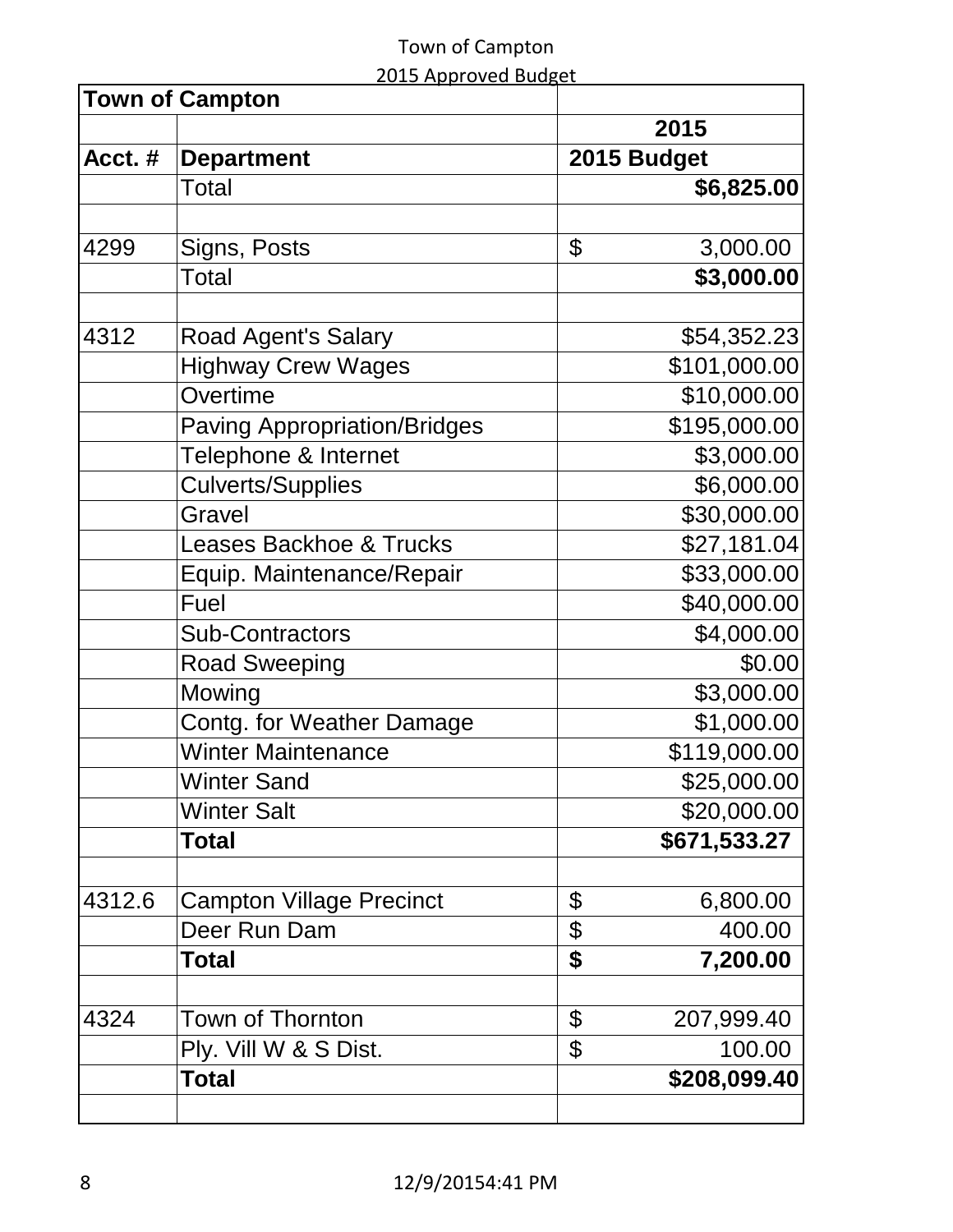|        | <b>Town of Campton</b>         |             |             |  |
|--------|--------------------------------|-------------|-------------|--|
|        |                                |             | 2015        |  |
| Acct.# | <b>Department</b>              | 2015 Budget |             |  |
| 4324.1 | <b>Dues PBSWD</b>              | \$          | 2,794.72    |  |
|        |                                |             |             |  |
|        | <b>Total</b>                   | \$          | 2,794.72    |  |
|        |                                |             |             |  |
| 4326   | Management                     |             |             |  |
|        | Maintenance                    |             |             |  |
|        | <b>Total</b>                   |             | \$13,000.00 |  |
|        |                                |             |             |  |
| 4332   | Management                     |             |             |  |
|        | Maintenance                    |             |             |  |
|        | Total                          |             | \$9,840.00  |  |
|        |                                |             |             |  |
|        |                                |             |             |  |
| 4415   | <b>PB Community Health</b>     | \$          | 15,210.55   |  |
|        |                                |             |             |  |
|        | <b>Total</b>                   | \$          | 15,210.55   |  |
|        |                                |             |             |  |
| 4415.1 | <b>Health Department</b>       | \$          | 1,380.00    |  |
|        |                                |             |             |  |
|        | <b>Total</b>                   | \$          | 1,380.00    |  |
|        |                                |             |             |  |
| 4442   | <b>Town Welfare</b>            | \$          | 35,000.00   |  |
|        |                                |             |             |  |
|        | <b>Total</b>                   | \$          | 35,000.00   |  |
|        |                                |             |             |  |
| 4449   | <b>Voices Against Violence</b> | \$          | 2,000.00    |  |
|        | <b>Bridge House</b>            | \$          | 2,000.00    |  |
|        |                                |             |             |  |
|        | <b>Total</b>                   | \$          | 4,000.00    |  |
|        |                                |             |             |  |
| 4520   | <b>P&amp;R Development</b>     | \$          | 100,995.00  |  |
|        |                                |             |             |  |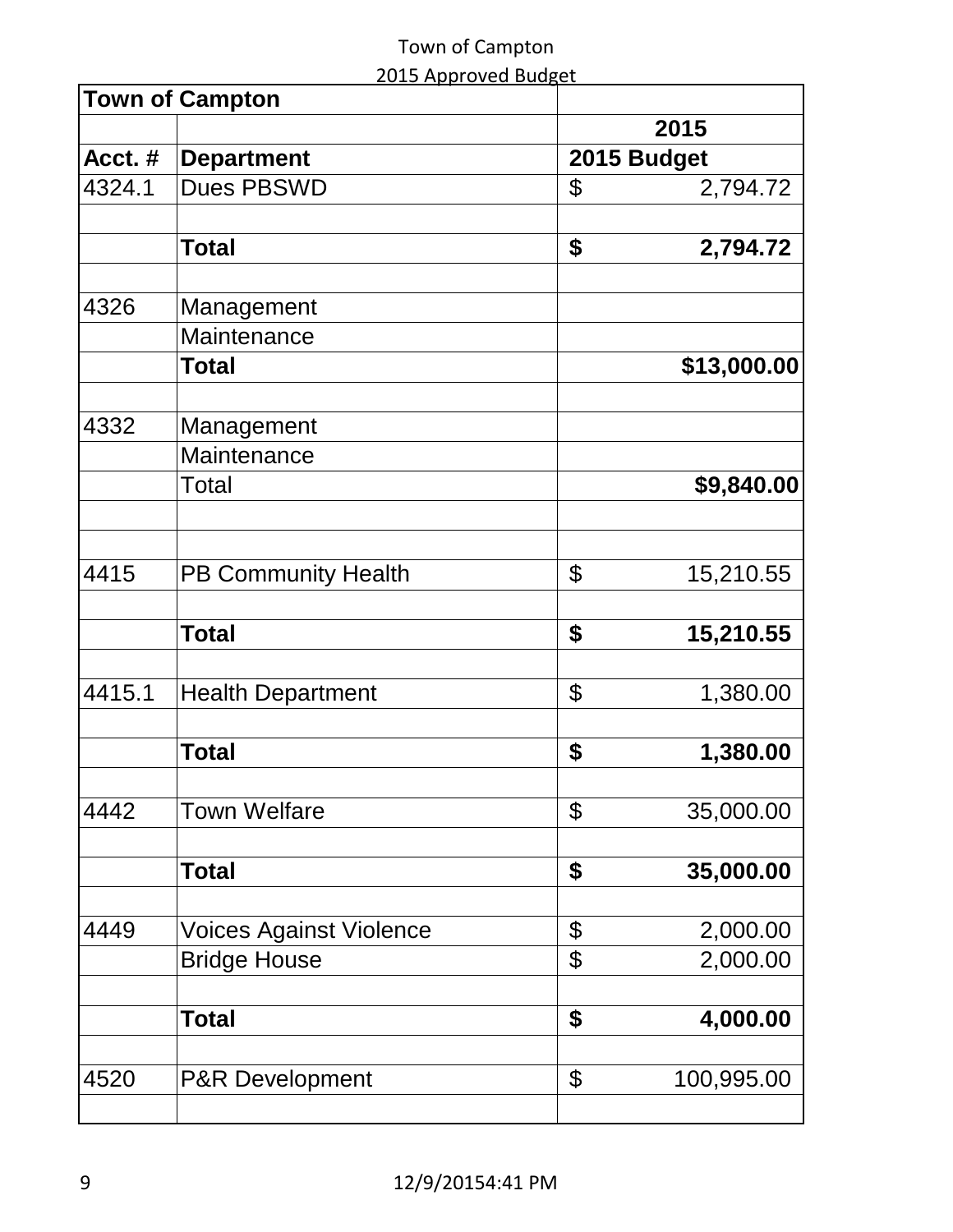|        | <b>Town of Campton</b>                             |          |                 |  |
|--------|----------------------------------------------------|----------|-----------------|--|
|        |                                                    |          | 2015            |  |
| Acct.# | <b>Department</b>                                  |          | 2015 Budget     |  |
|        | <b>Total</b>                                       |          | \$100,995.00    |  |
|        |                                                    |          |                 |  |
| 4550   | Librarian Wages                                    | \$       | 22,274.00       |  |
|        | <b>Substitute Wages</b>                            | \$       | 3,715.00        |  |
|        | <b>Books/Periodicals</b>                           | \$       | 10,000.00       |  |
|        | Office Supplies/Oper. Exp                          | \$       | 2,000.00        |  |
|        | <b>Computer Services</b>                           | \$       | 2,500.00        |  |
|        | <b>Telephone</b>                                   | \$       | 900.00          |  |
|        | <b>Staff Development</b>                           | \$       | 300.00          |  |
|        | <b>Special Programs</b>                            | \$       | 1,000.00        |  |
|        | <b>Trustee/Librarian Dues</b>                      | \$       | 150.00          |  |
|        | <b>Miscellaneous</b>                               | \$       | 100.00          |  |
|        | Accountant                                         | \$       | 400.00          |  |
|        | <b>Legal Fees</b>                                  | \$       | 600.00          |  |
|        | <b>Paid to Trustees</b>                            |          |                 |  |
|        | Total                                              | \$       | 43,839.00       |  |
| 4583   | <b>Durant Haley Post</b>                           | \$       | 600.00          |  |
|        | Old Home Day                                       |          |                 |  |
|        | <b>Total</b>                                       | \$       | 600.00          |  |
|        |                                                    |          |                 |  |
| 4611   | <b>Dues</b>                                        | \$       | 295.00          |  |
|        | <b>PRLAC</b>                                       |          |                 |  |
|        | Conference//Education                              | \$       | 250.00          |  |
|        |                                                    | \$       | 250.00<br>75.00 |  |
|        | Postage, Public Notices, Printing                  | \$<br>\$ | 200.00          |  |
|        | <b>Property Management</b><br><b>Miscellaneous</b> |          |                 |  |
|        |                                                    | \$       | 25.00           |  |
|        | <b>NRI Expenses</b>                                | \$       | 500.00          |  |
|        | Total                                              | \$       | 1,595.00        |  |
| 4711   | <b>New Town Building</b>                           | \$       | 67,857.14       |  |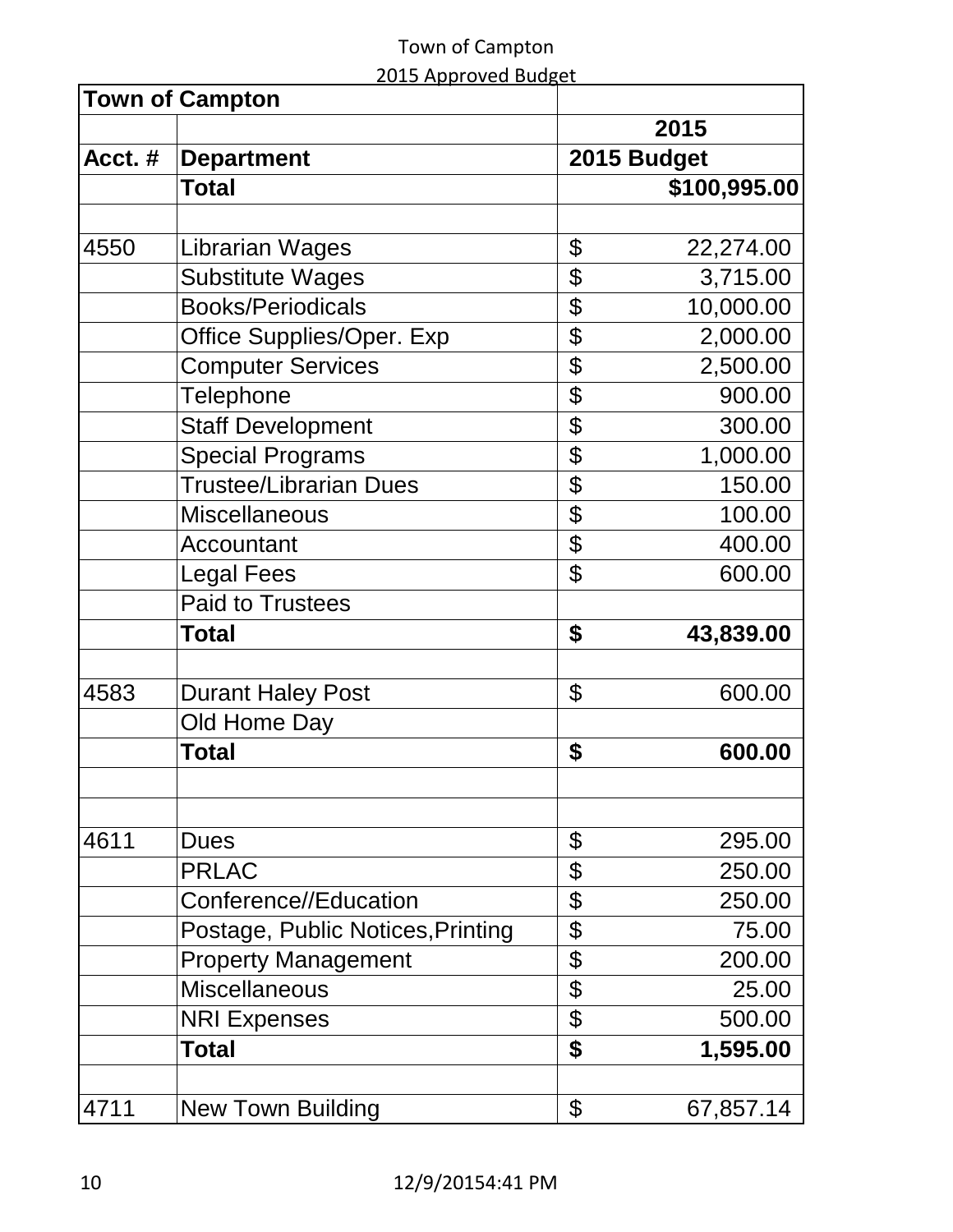|         | <b>Town of Campton</b>               |                 |
|---------|--------------------------------------|-----------------|
|         |                                      | 2015            |
| Acct. # | <b>Department</b>                    | 2015 Budget     |
|         | <b>Fire Department Sub-Station</b>   | \$<br>24,107.80 |
|         | Covered Bridges (Article 3, 2009)    | \$              |
|         | <b>Total</b>                         | \$<br>91,964.94 |
|         |                                      |                 |
| 4711.1  | <b>Beebe River Road Betterment</b>   | \$<br>8,806.97  |
|         | Total                                | \$<br>8,806.97  |
|         |                                      |                 |
| 4721    | Bridge Bond Int.                     | \$              |
|         | Fire Substation Int.                 | \$<br>1,929.00  |
|         | <b>New Town Bldg Interest</b>        | \$<br>20,113.00 |
|         | <b>Total</b>                         | \$<br>22,042.00 |
| 4723    | Interest                             | \$<br>6,000.00  |
|         | <b>Total</b>                         | \$<br>6,000.00  |
|         |                                      |                 |
|         | 4901/490 Computer/Hardware/Software  | \$<br>2,113.00  |
|         | <b>Purchase 2014 Police Cruisers</b> | \$              |
|         | Utility Truck FD (Campton's share)   | \$              |
|         | Copier (TC/TX)                       | \$              |
|         | Lease Purchase/Highway Truck         | \$              |
|         | <b>PD Body Camera</b>                | \$              |
|         | <b>Total</b>                         | \$<br>2,113.00  |
| 4915    | <b>Heavy Highway Equipment</b>       | \$<br>10,000.00 |
|         | <b>Bridge Maintenance</b>            | \$<br>2,000.00  |
|         | <b>Road Reconstruction</b>           | \$<br>10,000.00 |
|         | <b>Town Archives</b>                 | \$<br>4,100.00  |
|         | <b>Municipal Building Fund</b>       | \$<br>20,000.00 |
|         | Campton Historical Bldg.             | \$<br>2,500.00  |
|         | <b>Office Technology Fund</b>        | \$<br>2,500.00  |
|         | <b>Fire Department Vehicles</b>      | \$<br>30,000.00 |
|         | <b>FD Capital Equipment</b>          | \$<br>15,000.00 |
|         | Total                                | \$<br>96,100.00 |